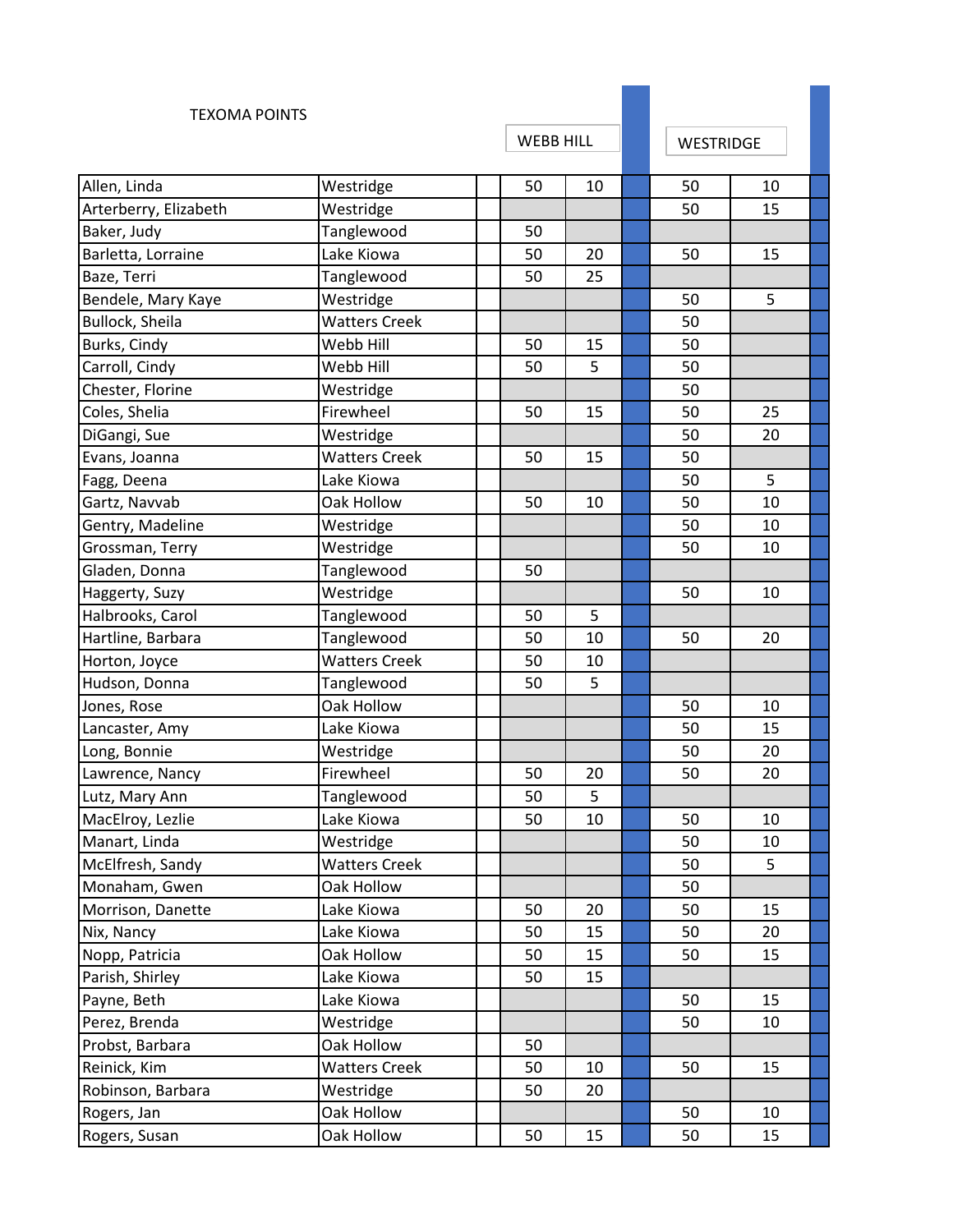| Storey, Margie     | Firewheel            | 50 |    | 50 |    |  |
|--------------------|----------------------|----|----|----|----|--|
| Schwind, Mary      | Firewheel            |    |    | 50 | 20 |  |
| Teer, Debbie       | Lake Kiowa           | 50 | 15 | 50 |    |  |
| Thompson, Maggie   | Westridge            | 50 | 20 | 50 |    |  |
| Turner, Tommie Sue | Firewheel            | 50 | 10 |    |    |  |
| Vannatta, Wendy    | <b>Watters Creek</b> | 50 | 10 | 50 | 15 |  |
| Voss, Joyce        | <b>Watters Creek</b> | 50 |    | 50 |    |  |
| Wescoat, Susan     | Lake Kiowa           |    |    | 50 | 15 |  |